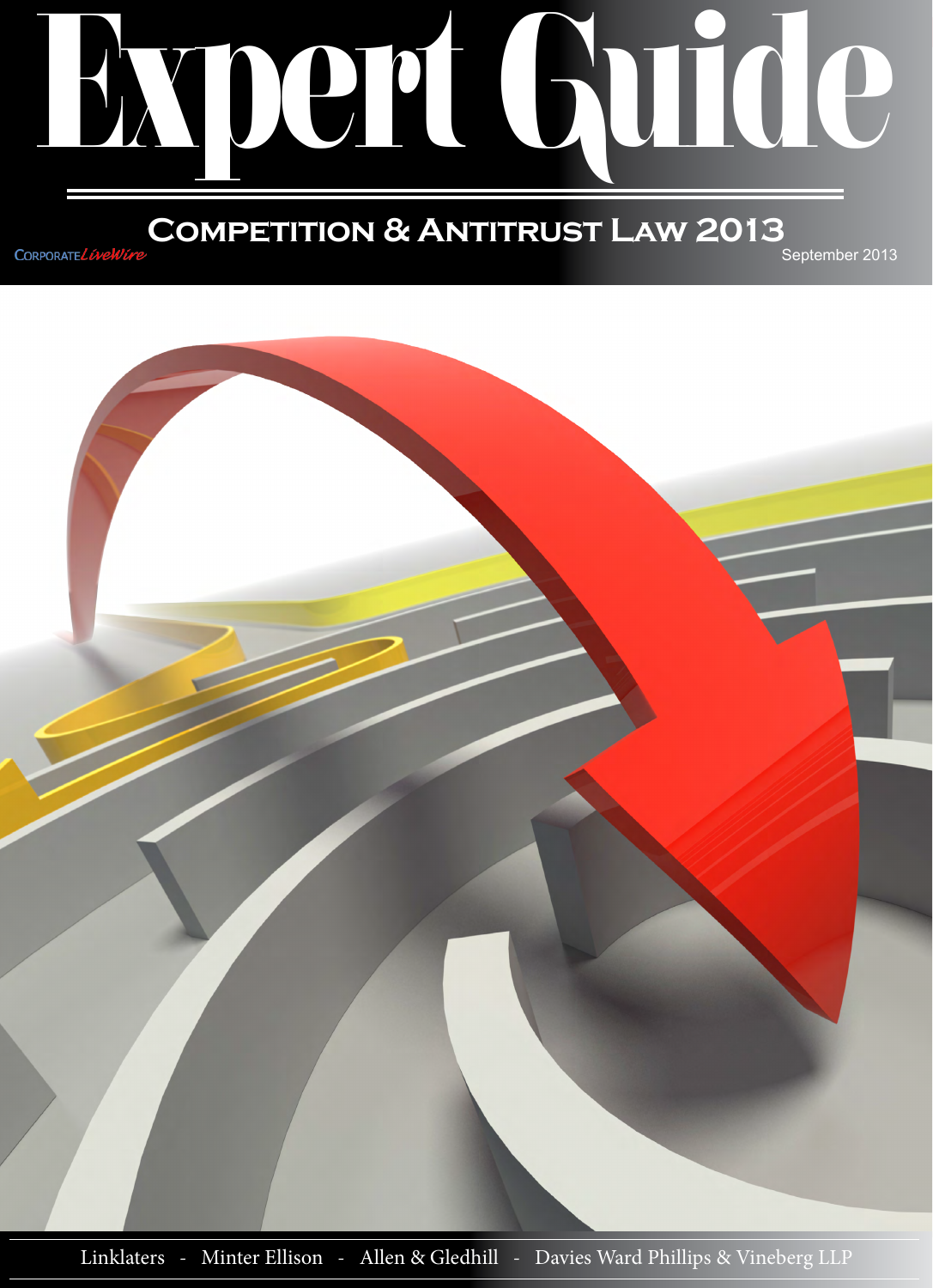# Legislative Amendments Provide the Finnish Competition and Consumer **Authority with New Powers** By Katri Joenpolvi & Leena Lindberg

ome substantial changes have recently been made to Finnish competition law, attracting significant attention. The Finnish parliament approved two major legislative amendments to the Competition Act in the first half of 2013. Firstly, a market share threshold of 30 per cent for finding a dominant position is introduced in the daily consumer goods sector. This amendment will take effect in January 2014. Secondly, the Finnish Competition and Consumer Authority (FCCA) is set to receive additional powers to scrutinise the economic activities of public undertakings. The amendment is expected to take effect in late 2013 or early 2014. The Effects of the Amendment Remain Uncertain<br>
been made to Finnish competition Europe 2020 strategy of the Council of the EU<br>
law, attracting significant attention. also recognised the importance of enhancing<br>
The Finnish

### **The Largest Operators in the Finnish Daily Consumer Goods Retail Sector Put Under the Microscope**

### *A Highly Concentrated Market*

Assessing the functioning of competition in consumer goods retail markets has been an EUwide trend. The Commission has paid attention to the possible adverse effects of increased concentration in the retail trade as well as subjects such as private label products, and has commissioned a study to assess the impact of recent developments in the sector. The French and German competition authorities, among others, have also recently conducted sector inquiries or otherwise shown activity on the field of consumer goods trade.

The Finnish daily consumer goods market has undergone a considerable structural change during the last 15 years. This development has created one of the most concentrated daily consumer goods retail markets in the European Union. At the moment, the aggregate market share held by the two largest chains active in the market, the S and K groups, is roughly 80 per cent.

A study published by the FCCA in 2012 recommended further investigations on whether the combined effect of several practices in the market has led to competition problems. The Europe 2020 strategy of the Council of the EU also recognised the importance of enhancing competition in the Finnish daily consumer goods trade.



*Dominant Position in Daily Consumer Goods Trade*

The new amendment will introduce a new 30 per cent market share threshold for "automatic" dominance in the daily consumer goods market. Consequently, the S and K groups will both have a dominant position individually.

The amendment is applied to the daily consumer goods retail market and the procurement market for daily consumer goods. The legislation is targeted at the group or central organisation level. Local or regional stores will fall within the scope of application only if their behaviour results from the actions of the central organisation or group which they are part of. The assessment of the abuse of dominant market position will be as in any other situation.

The amendment aims to address unreasonable and discriminatory practices but also necessitates closer assessment of the effects of, e.g., private label products, risk allocation, marketing allowances and shelf space payments as well as loyalty programmes operated by retail stores. In its review of the planned amendment, the Commerce Committee of the Finnish parliament stated that the competitive effects of these practices must be assessed carefully.

Similar sector-specific legislation has also been enacted in, for example, Latvia. The key difference is that in the Latvian rules, the types of abuse have been listed exhaustively and the legislation only applies to relationship between retailers and suppliers. In Lithuania, the competition law approach was deemed ineffective and a special act banning unfair practices in the retail trade was enacted. The Lithuanian act also contains a list of prohibited practices.

The new legislation is most likely to have effects in the market if the two largest operators spontaneously identify a need to amend their market behaviour.

### **The FCCA Obtains Further Powers to Scrutinise the Economic Activities of Public Entities**

### *Securing Competitive Neutrality*

Several interested parties, including the FCCA, originally questioned the need and effectiveness of the amendment. For example, the FCCA noted that it remains unclear how the amendment would correct the identi¬fied deficiencies in daily consumer goods competition and that there were exaggerated expectations as to the functionality of the amendment. The amendment was modified based on these criticisms, but it remains to be seen how well the concerns were addressed and how useful this amendment was. economic activities of the State of Finland, municipalities, joint municipal authorities and entities controlled by the state or municipalities. The interpretation of economic activity will be the same as in EU competition law in general. The FCCA can intervene when a structure or practice connected to economic activity distorts competition in supply markets. The FCCA will be able to investigate practices that render competition on the market unfair and may lead to the exclusion of an efficient competitor. Furthermore, the FCCA is allowed to investigate the matter when a practice prevents or is liable to prevent the emergence or development of healthy and functioning economic competition. Intervention is also possible if the conduct of the public entity breaches certain pricing obligations set out in the Local Government Act.

The FCCA will be granted powers to investigate problems related to competitive neutrality. These problems may be caused by the various benefits enjoyed by public entities. For instance, public entities may have taxation benefits, favourable terms for their financing as well as protection against bankruptcy. Similar issues have previously led to state aid complaints to the European Commission.

The FCCA will have right to investigate the

22 - Expert Guide : Competition & Antitrust Law 2013 CORPORATELIVENUSE CORPORATELIVENUSE Expert Guide : Competition & Antitrust Law 2013 - 23

### *Relationship with Other Legislation*

Krogenus

There are limitations for the application of the new powers. The FCCA may not take action if the structure or practice results directly from legislation or if the intervention by the FCCA would prevent an entity from carrying out an important task related to the welfare of citizens, public safety or other public interest.

The FCCA will naturally have no power to directly apply EU state aid rules or intervene with state aids notified to and accepted by the European Commission. In addition, the FCCA will have competence to investigate competitive neutrality problems related to the so-called services of general economic interest (SGEI) only where the entity adopts practices that are not necessary for fulfilling the requirements of the public service obligation.

The FCCA's primary means for solving issues related to competitive neutrality will be negotiations with the entities in question. If the negotiations are unsuccessful, the second option will be to prohibit the behaviour or impose conditions on the entity that require it to alter the way in which the practice is conducted.